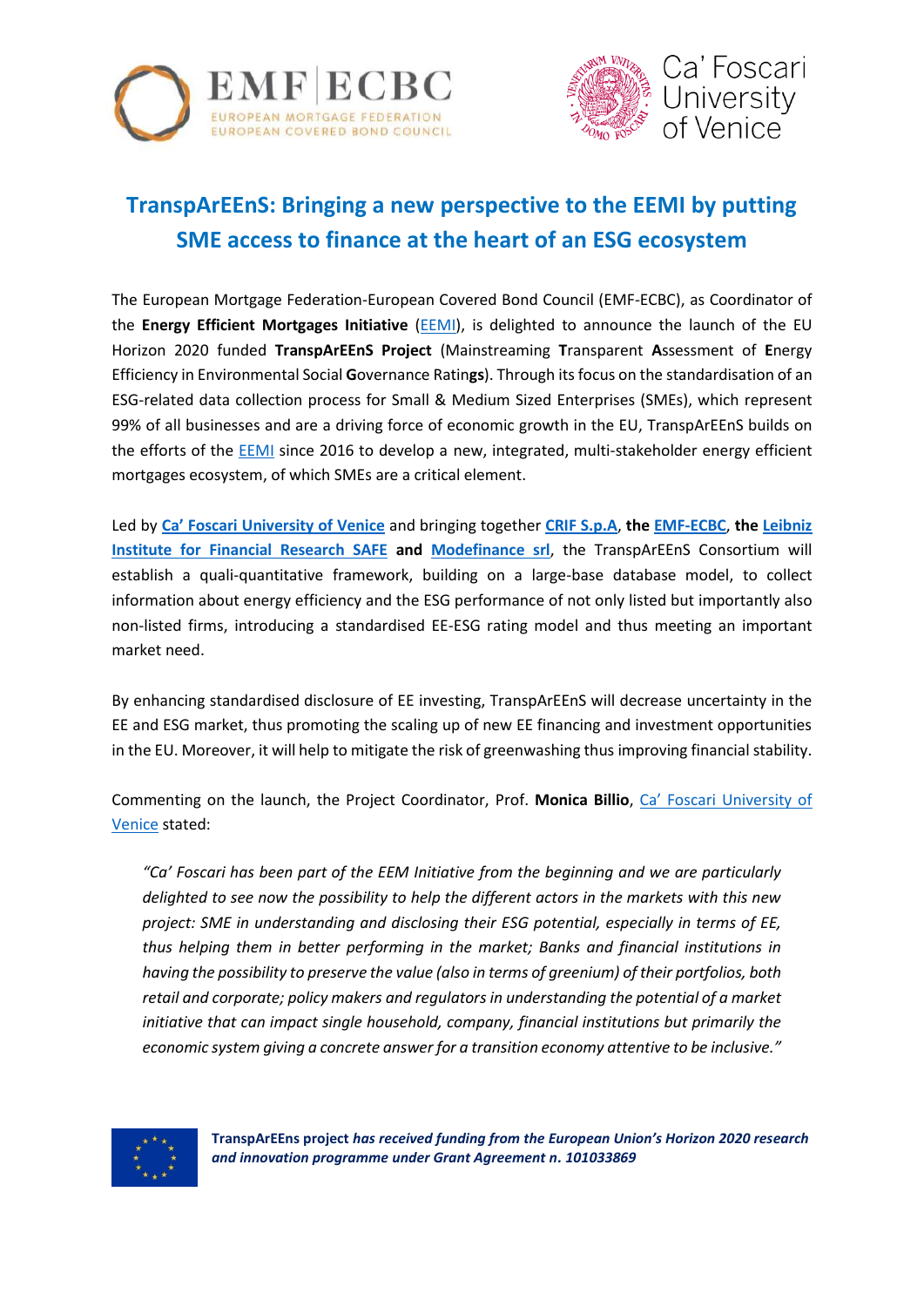



Commenting on the launch of TranspArEEnS, [EMF-ECBC](http://www.hypo.org/) Secretary General & [EEMI Coordinator,](https://energyefficientmortgages.eu/) **Luca Bertalot**, said:

*"Improving access to long-term finance for energy efficiency projects is key to achieving the EU's 2030 targets and aligning the COVID-19 recovery to the European Green Deal. By facilitating and promoting the standardised disclosure of information on EE-ESG risk at firm level, including SMEs, TranspArEEnS will further support banks in financing EE projects and contributing to the smooth development of an ESG ecosystem. In this way, TranspArEEnS brings a new and exciting perspective to the efforts of the Energy Efficient Mortgages Initiative, and we are very much looking forward to contributing to the Project."*

Commenting on the launch of TranspArEEnS[, CRIF](https://www.crif.com/) Team Leader, **Marco Macellari,** explained:

*"Unlike Corporate and Large Corporate, segments on which the sustainability assessment is more mature and based on more stratified and codified data, in the SME segment ESG awareness is in progress and direct acquisition of information through survey is crucial. The balance of the customer journey, content of questions and answers, sectoral and dimensional granularity is fundamental to understand Energy Efficiency and more generally Sustainability level. We are therefore proud to participate in this initiative which has as its main objective of building a quali-quantitative framework and, at the same time, enabling the dissemination of the ESG culture."*

Commenting on the launch of TranspArEEnS, [Modefinance](https://www.modefinance.com/en) co-founder & CEO **Valentino Pediroda** stated:

*"Being part of the TranspArEEnS project represents a fundamental step for us to further develop an already significant commitment to ESG Ratings, as a leading priority to better support the SMEs market in the next few years. Furthermore, this will lead us to bring a wider perspective to the table -being a Rating Agency and a FinTech firm- within a unique consortium, as the EEM Initiative aims at covering the entire ecosystem -SMEs, financial institutions and regulators- providing innovative and tangible solutions for an energy efficient finance ecosystem and ESG-risk-free assessments."*

Commenting on the launch of TranspArEEnS, [Leibniz Institute for Financial Research -](https://safe-frankfurt.de/) SAFE Team Leader & Researcher, Prof. **Loriana Pelizzon**, said:

*"SAFE is delighted to be joining the TranspArEEnS project as part of a key initiative to standardize EE-ESG reporting in Europe. The TranspArEEnS project builds on the necessity of* 



**TranspArEEns project** *has received funding from the European Union's Horizon 2020 research and innovation programme under Grant Agreement n. 101033869*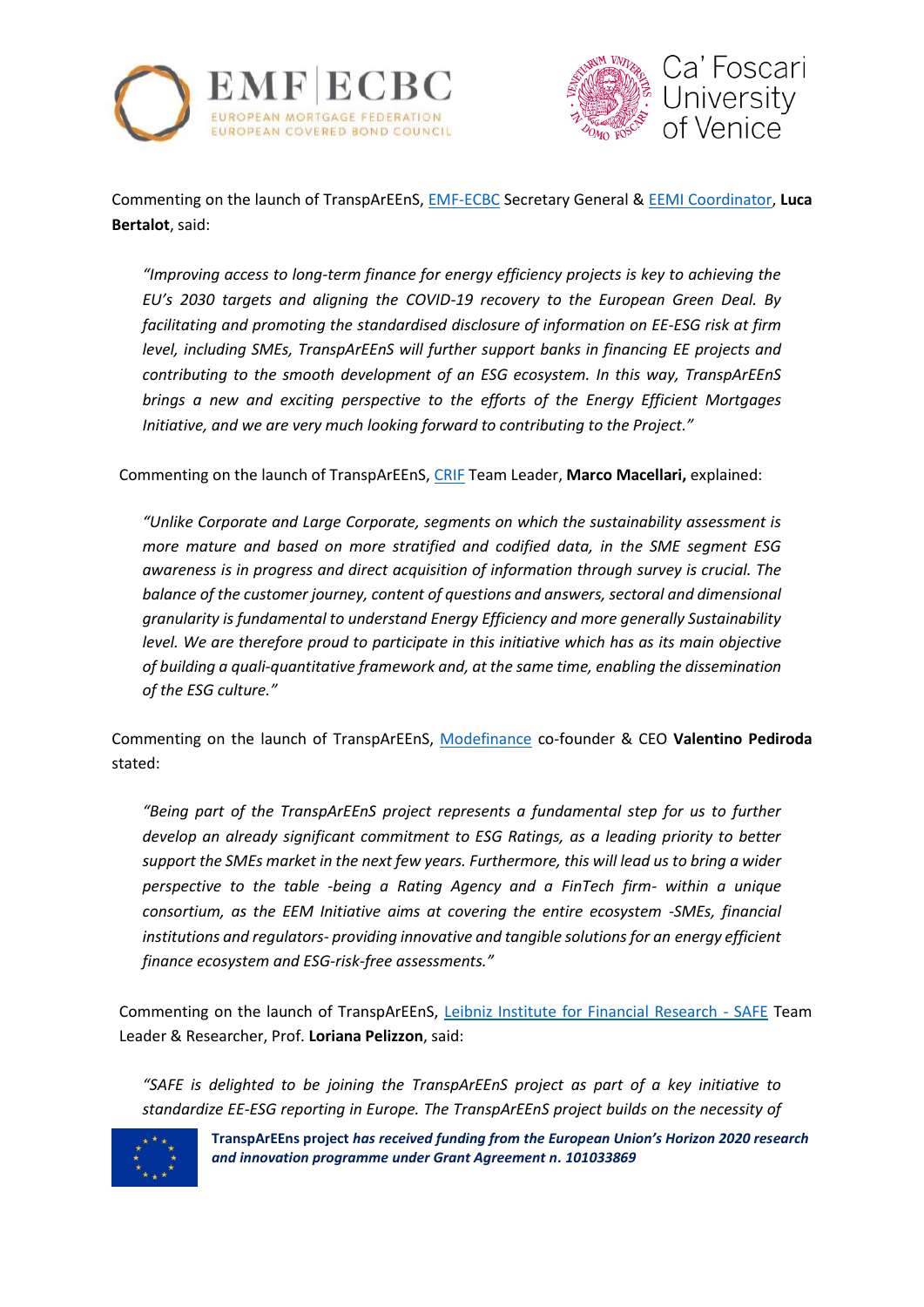



*creating a reliable, inclusive, and comprehensive EE-ESG data ecosystem by promoting a standardized framework for EE-ESG disclosure and facilitates ESG reporting for SMEs. This is crucial for achieving the EU's 2030 green deal targets by enabling increased investment in energy efficient projects. This level of comprehensive ESG reporting could only be achieved*  with the collective effort of many market participants and we look forward to the *collaborative process with the TranspArEEnS' team."*

## **Contact**

**Monica Billio**, TranspArEEnS Project Coordinator E: [billio@unive.it](mailto:billio@unive.it)

## **Notes to the Editor:**

**About** Mainstreaming **T**ransparent **A**ssessment Of **E**nergy Efficiency In **E**nvironmental Social Governance Rating**s – TranspArEEnS**

Transpareens project – led by [Ca' Foscari University of Venice](http://www.unive.it/pag/13526/), [CRIF,](http://www.crif.com/site/en/Pages/default.aspx) [Covered Bond & Mortgage](https://hypo.org/)  [Council](https://hypo.org/) (CBMC), [MODEFINANCE,](https://www.modefinance.com/it) [Leibniz Institut fur Finanzmarketforschung](http://safe-frankfurt.de/home.html) SAFE , officially started the 1st of June 2021.

Improving access to long-term finance for Energy Efficiency (EE) projects is key to achieve the EU2030 targets and aligning the COVID-19 recovery to the European Green Deal. However, the lack of standardized disclosure of EE investments limits firms' access to EE financing. Further, poor understanding of EE information in ESG ratings increases the risk of greenwashing, thus preventing a smooth development of the sustainable finance market. TranspArEEnS addresses these barriers by mainstreaming a quali-quantitative framework for standardized collection and analysis of firms' EE and ESG information and the development of a standardized EE-ESG rating. This serves as an EE-ESG filter to inform investment and financial policy decisions with regard to portfolios' alignment to sustainability. A unique added value of this project is to cover non-listed Small and Medium Enterprises, meeting an important market need. TranspArEEnS' EE-ESG rating will be tested in pilot case studies and capacity building sessions with leading representatives of the financial industry and supervisors. This allows to understand barriers and opportunities for its operationalization in: i) credit risk assessment, ii) development of long-term EE-financing via securitization (covered bonds, European Secured Notes), and iii) introduction of EE-ESG considerations into monetary policies and prudential regulations. By enhancing standardized disclosure of EE investing, TranspArEEnS will decrease uncertainty in the EE and ESG market, thus promoting the scaling up of new EE financing and investment opportunities in the EU. Moreover, it will help to mitigate the risk of greenwashing thus improving financial stability.